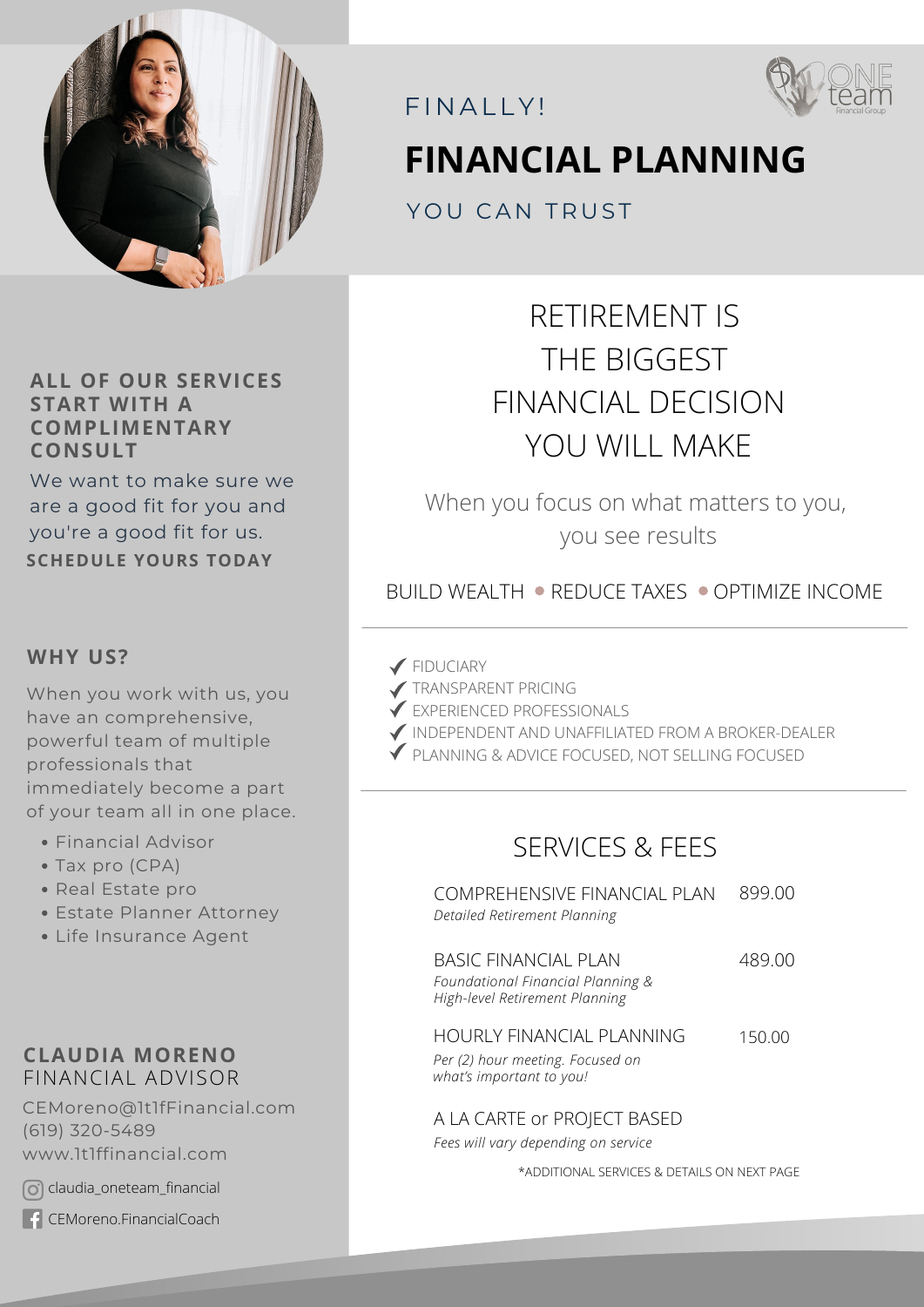# **FINANCIAL PLANNING**



|                                                                                                                                                                                                                                                                                                                                                                                       | Coupeexerstre<br>ONIGOING | First Children Party<br>BACCEMANCIAL<br>PLAT | <b>Trucks</b> Metal<br>MATURGEMENT<br>Contry | El March 2014 A.A.<br>DEED |
|---------------------------------------------------------------------------------------------------------------------------------------------------------------------------------------------------------------------------------------------------------------------------------------------------------------------------------------------------------------------------------------|---------------------------|----------------------------------------------|----------------------------------------------|----------------------------|
| <b>FEES</b>                                                                                                                                                                                                                                                                                                                                                                           | \$899/yr                  | \$489/yr                                     | \$99                                         | \$149                      |
| <b>INITIAL MEETINGS</b><br><b>BUDGET &amp; CASHFLOW</b><br>DEBT & STUDENT LOAN ASSESSMENT                                                                                                                                                                                                                                                                                             |                           |                                              |                                              |                            |
| <b>INVESTMENT ADVICE</b><br><b>INVESTMENT MANAGEMENT</b>                                                                                                                                                                                                                                                                                                                              |                           |                                              |                                              |                            |
| *** ADDITIONAL MANAGEMENT FEES<br><b>CLIENT PORTAL</b><br>UNLIMITED E-MAIL/TEXT/CALL<br>QTLY or ANN CHECKPOINTS                                                                                                                                                                                                                                                                       |                           |                                              |                                              |                            |
| <b>GOAL CLARITY &amp; PRIORITIZATION</b><br>PRIORITIZE CONCERNS<br>HIGH-LEVEL RETIREMENT PLANNING<br>HIGH-LEVEL LEGACY/EDUCATION PLANNING<br>LIFE INSURANCE NEEDS ANALYSIS<br>ESTATE PLANNING ANALYSIS (WILL/TRUST)                                                                                                                                                                   |                           |                                              |                                              |                            |
| DETAILED RETIREMENT PLANNING<br>DETAILED LEGACY/EDUCATION PLANNING<br>LIFE INSURANCE NEEDS ANALYSIS<br>PROACTIVE TAX ANALYSIS<br>MILITARY BENEFITS & PENSION PLANNING<br><b>EMPLOYEE BENEFITS ANALYSIS</b><br><b>MARRIAGE PLANNING</b><br><b>DIVORCE PLANNING</b><br>AGING PARENT CARE PLANNING<br><b>INHERITANCE PLANNING</b><br>WIDOWER/WIDOW PLANNING<br><b>MORTGAGES ANALYSIS</b> |                           |                                              |                                              |                            |

#### HOURLY FINANCIAL PLANNING

*Per (2) hour meeting. Focused on what's important to you!*

#### LIFE INSURANCE ASSIST ONLY

*Perfect for those that are interested in focusing on their life insurance needs. Rates depend on the type of insurance, age, sex, health, and other lifestyle factors.*

150.00 TAX PREPARATION ASSIST *Fees start @ \$350 per return & increase based on complexity* 350.00

#### ESTATE PLANNING ASSIST ONLY

| Guardianship                      | 149.00   |
|-----------------------------------|----------|
| Will & Last Testament, HIPPA Auth | 449.00   |
| Full Trust                        | 1,499.00 |